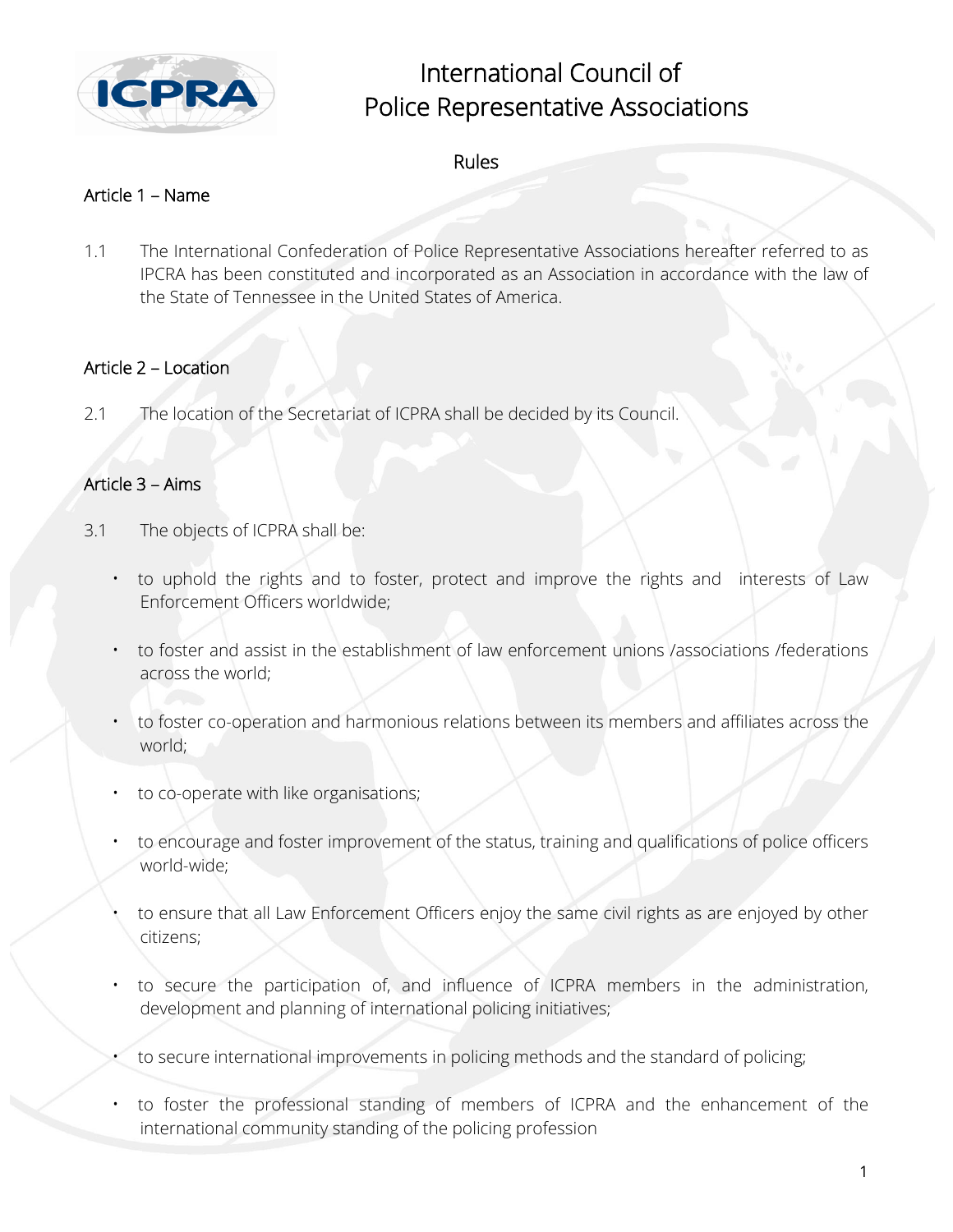# Article 4 – Membership

- 4.1 Membership of ICPRA shall be determined by its Council.
- 4.2 Membership to Council shall be limited to persons interested in furthering the objects of ICPRA and shall consist of any police representative association whose application for admission as a member has received the approval of 2/3 of the delegates at a general meeting of the Council.
- 4.3 Membership shall be limited to Full Member and Associate Member.
- 4.4 In order to become a full member an organisation has to fulfil the following conditions:
	- 1. be a national or trans-national representative organisation of law enforcement employees.
	- 2. the organisation is legally constituted in its own country as one which represents, and negotiates on behalf of its members; and
	- 3. is financially, sound and financed by regular subscriptions from its members
- 4.5 An organisation that is a national representative organisation of employees that is restricted, due to national legislation, and not able to fully comply with the conditions of membership can apply to become associate member of the Council.
- 4.6 Associate membership shall be at the absolute discretion of Council.
- 4.7 Council may at its absolute discretion grant "Observer Status" to a national representative organisation if;
	- 1. it complies with the conditions of membership and is the process of considering membership or
	- 2. in order to prepare for membership that is in national competition for members with an already affiliated organisation
- 4.8 Membership of the ICPRA may be terminated by the Council;
	- 1. after application in writing for termination by an affiliated organisation
	- 2. after an affiliated organisation fails to pay its affiliation fees without good reason and after a recommendation from the Executive Committee
	- 3. after an affiliated organisation breaches the rules of the ICPRA

#### Article 5 – IPCRA Council

5.1 The governing body of the ICRPA will be the "Council".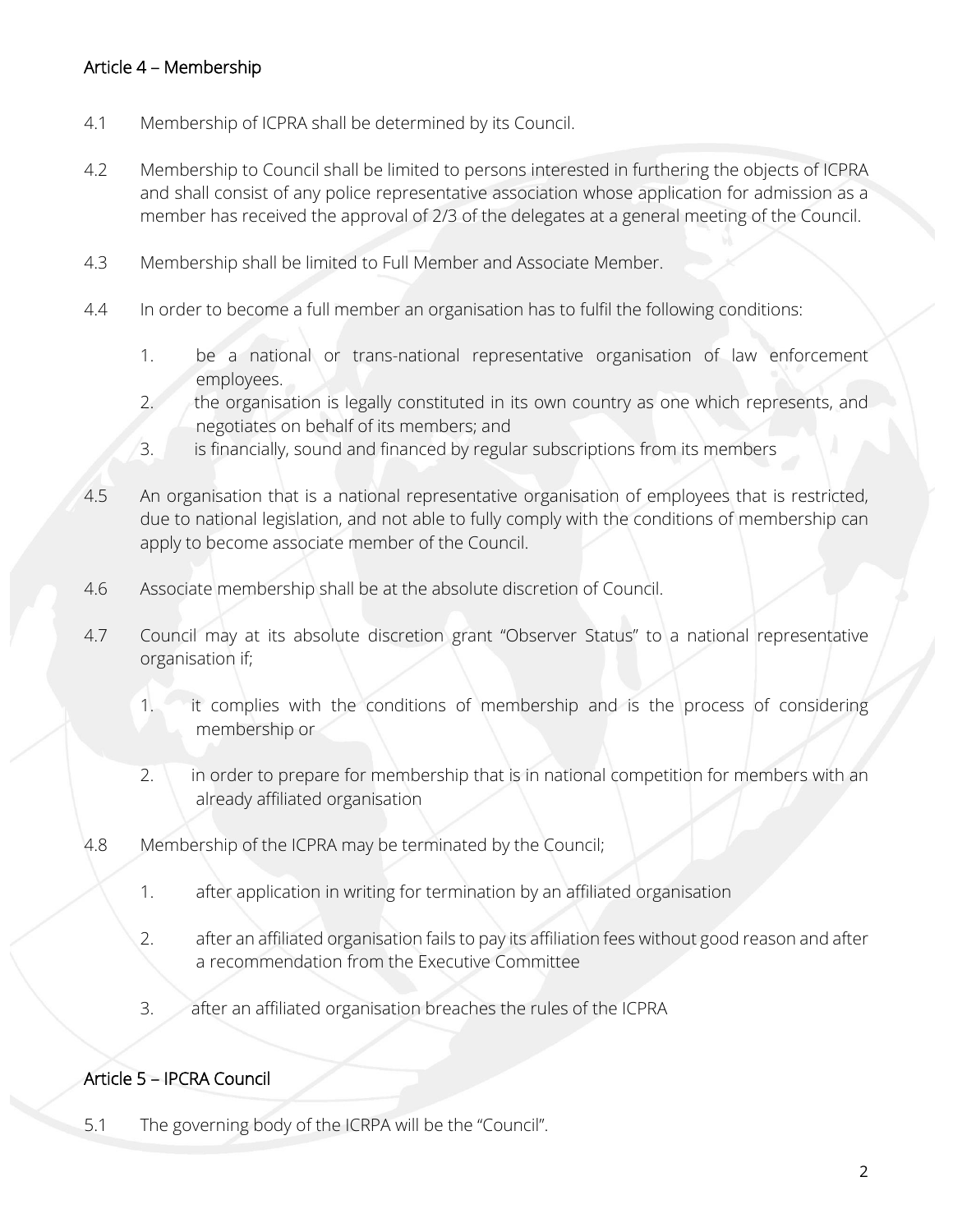- 5.2 Council will comprise no more than two delegates of each affiliated organisation
- 5.3 Council will meet no less frequently than once every two years.
- 5.4 Meetings of the Council may be face to face or by electronic means.
- 5.5 If unanimously agreed by affiliates, Council may meet more frequently.
- 5.6 The location and hosting affiliated organisation for the subsequent ICPRA meeting will be determined by the Council at each previous meeting.
- 5.7 All powers necessary for achieving ICPRA objectives are vested in the Council.

#### Article 6 – Council Responsibilities

- 6.1 Council shall have specific responsibility to
	- 1. Confirm the strategic direction and the range of activities as proposed by the Executive.
	- 2. Credentialing Council delegates.
	- 3. Amending Rules.
	- 4. Establish and amend policy issues.
	- 5. Determine criteria and commitments for membership.
	- 6. Approve or disapprove applicants as Full Member, Associate and Observer status organisations.
	- 7. Set affiliation fees.
	- 8. Establish and dissolve Committees as required to meet the ICPRA's objectives.
	- 9. Approve the terms of reference for such committees.
	- 10. Elect members of the Executive Committee, including the President, General Secretary and Treasurer for the ensuing two (2) year term.
	- 11. Appoint members to any Committee.
	- 12. Determine any decisions to purchase or dispose of assets.
	- 13. Approve the audited accounts of the ICPRA and endorse a budget for the ensuing two (2) years.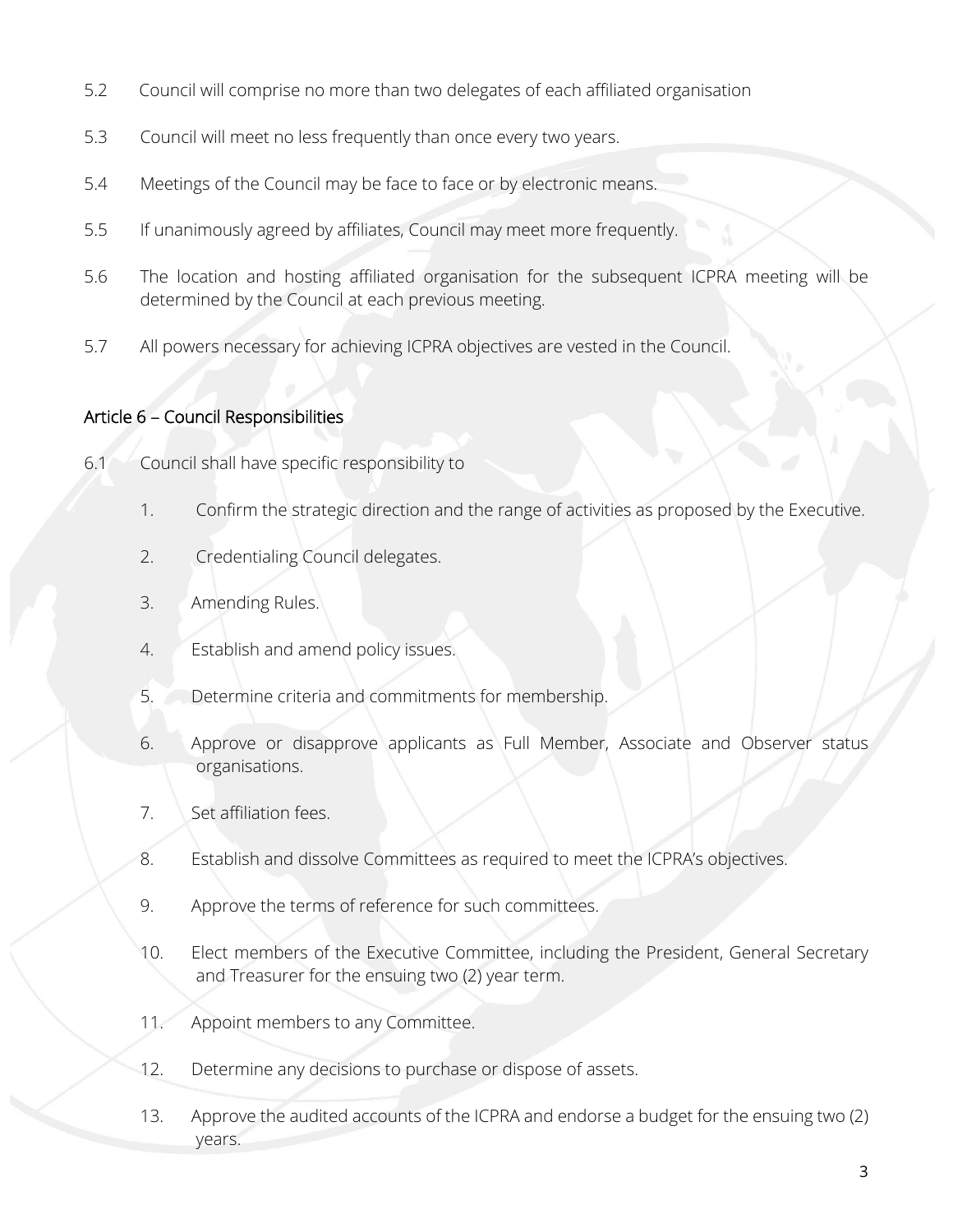- 14. Establish and maintain sound financial governance arrangements for ICPRA funds.
- 15. To confer upon the Executive Committee any responsibilities as it sees fit.
- 6.2 Council may appoint committees whose members will hold office at the will of the Council. Council shall determine the duties of such committees.

## Article 7 – Voting

- 7.1 Council will operate on a one delegate one vote basis. Only affiliates that have 'Full Membership' status will be eligible to vote.
- 7.2 Voting will be by simple majority.
- 7.3 The Chairman will have a casting vote.

#### Article 8 – Executive Committee

- 8.1 The Executive Committee shall, subject to any direction or restriction laid down by Council, be responsible for the day to day running and governance of ICPRA.
- 8.2 Subject to Article 6.1.15 and 13.1 the Executive Committee shall be responsible for establishing and amending the ICPRA Rules and policies.
- 8.3 Subject to Article 6.1.15 the Executive Committee shall be responsible for determining the use of funds for the furtherance of ICPRA aims.
- 8.4 Meetings of the Executive Committee will take place at the determination of the Committee in accordance with the wishes of Council.
- 8.5 Meetings of the Executive committee may be face to face or by electronic means.
- 8.6 The Executive Committee shall be appointed at a biennial Council meeting and shall serve for not less than two years.
- 8.7 The Executive Committee will consist of at least five (5) permanent members made up as follows. One of each member from each of the following;
	- Africa
	- Australasia
	- Europe
	- North America and
	- Great Britain & Ireland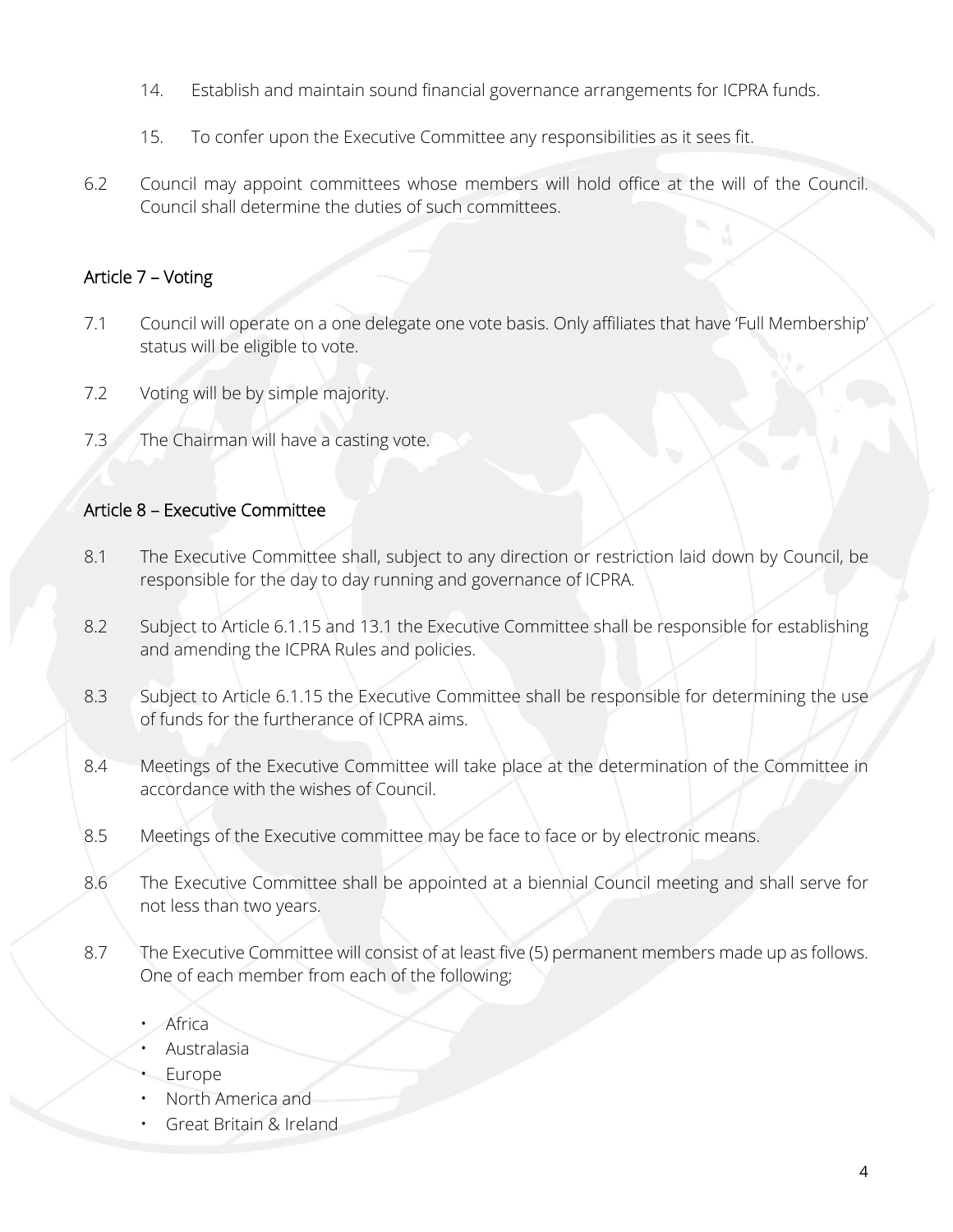- 8.8 The President, General Secretary, and Treasurer of ICPRA will be additional members of the Executive Committee.
- 8.9 No more than two (2) members of the Executive Committee will be entitled to come from the one affiliated organisation.
- 8.10 Decisions taken by the Executive Committee in relation to "Council Duties" shall be reported to the subsequent Council meeting.
- 8.11 The Executive Committee will be responsible for managing the accounts of the ICPRA and prepare audited accounts for the Council.
- 8.12 The Executive Committee, will be responsible for developing an Agenda for each biennial Council meeting.
- 8.13 All members of the Executive Committee will have equal voting rights.
- 8.14 Minutes of the Executive Committee will be circulated to the Committee and Affiliated members.

# Article 9 – ICPRA Officers

- 9.1 Officers shall be appointed by resolution of the Council at its biennial Council meeting.
- 9.2 The Officers of ICPRA shall be the President, General Secretary and Treasurer from the Executive Committee as determined by the Council. The President shall also act as ICPRA Chairman.
- 9.3 The Officers of the ICPRA shall hold office for not less than two (2) years from their date of election or until their successor is elected or appointment.
- 9.4 Officers shall be subject to removal by resolution of the Council at any time.
- 9.5 The officers of the ICPRA shall be the directors of the corporation.
- 9.6 The Chairman will Chair the Executive Committee and the subsequent ICPRA Council and any meeting's held within the two (2) year period unless unavailable for any reason whereby the Executive Committee, or the Council can nominate an alternate Chairman for that specific meeting.
- 9.7 The Chairman shall attend all meetings of the Council, and Executive Committee and any meeting of the ICPRA held by decision of the Council or Executive Committee. The Chairman may also participate in all committees of the ICPRA.
- 9.8 The Chairman shall preserve order so that the business may be conducted in due form and with propriety and ensure that minutes of meetings are appropriately recorded.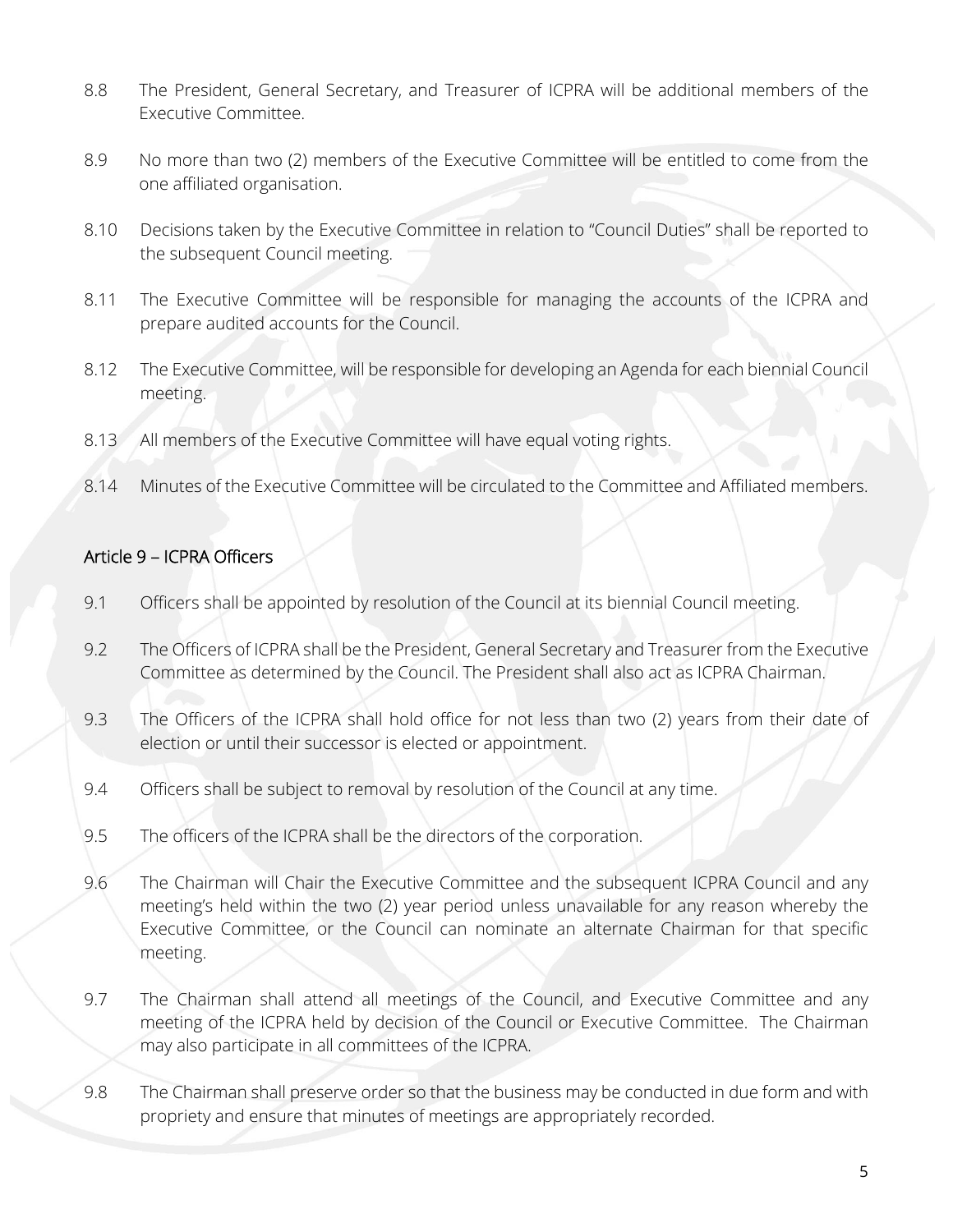- 9.9 The Chairman shall be impartial in all transactions and shall see that the ICPRA Rules and Policies are adhered to.
- 9.10 The General Secretary, once appointed by the Council, shall act in accordance with directions given to him/her by the Council or the Executive Committee.
- 9.11 The General Secretary will provide secretariat services to the Executive Committee, the subsequent ICPRA Council and any meetings held within the two (2) year period unless he/she is unavailable for any reason whereby the Executive Committee, or the Council can nominate an alternate General Secretary for that specific meeting.
- 9.12 The General Secretary will keep, cause to be kept, or have access to records required to be kept by an organisation pursuant to the provisions of its Registration and Rules.
- 9.13 The General Secretary will lodge and file with and furnish to the appropriate authorities all such documents as are required to be lodged, filed or furnished under the articles of the ICPRA's Registration.
- 9.14 The Treasurer shall act in accordance with directions given to him/her by the Council or the Executive Committee or the Chairman and will be responsible for the finances of ICPRA.
- 9.15 The Treasurer will receive and deposit all monies forming part of the Council funds.
- 9.16 The Treasurer will submit books, accounts and receipts as may be required by `the Council or Executive Committee to the auditors and to give them such assistance as they may require in the audit, and submit a Report and balance sheet to the Executive Committee and the biennial Council.

# Article 10 – Execution of Documents

- 10.1 Contracts, documents or any instruments in writing requiring the signature of the Council, shall be signed by any two officers and all contracts, documents and instruments in writing so signed shall be binding upon the corporation without any further authorisation or formality.
- 10.2 The directors shall have power from time to time by resolution to appoint an officer or officers on behalf of the corporation to sign specific contracts, documents and instruments in writing.
- 10.3 The directors may give the corporation's power of attorney to any registered dealer in securities for the purposes of the transferring of and dealing with any stocks, bonds, and other securities of the corporation.
- 10.4 The seal of the corporation when required may be affixed to contracts, documents and instruments in writing signed as aforesaid or by any officer or officers appointed by resolution of the board of directors.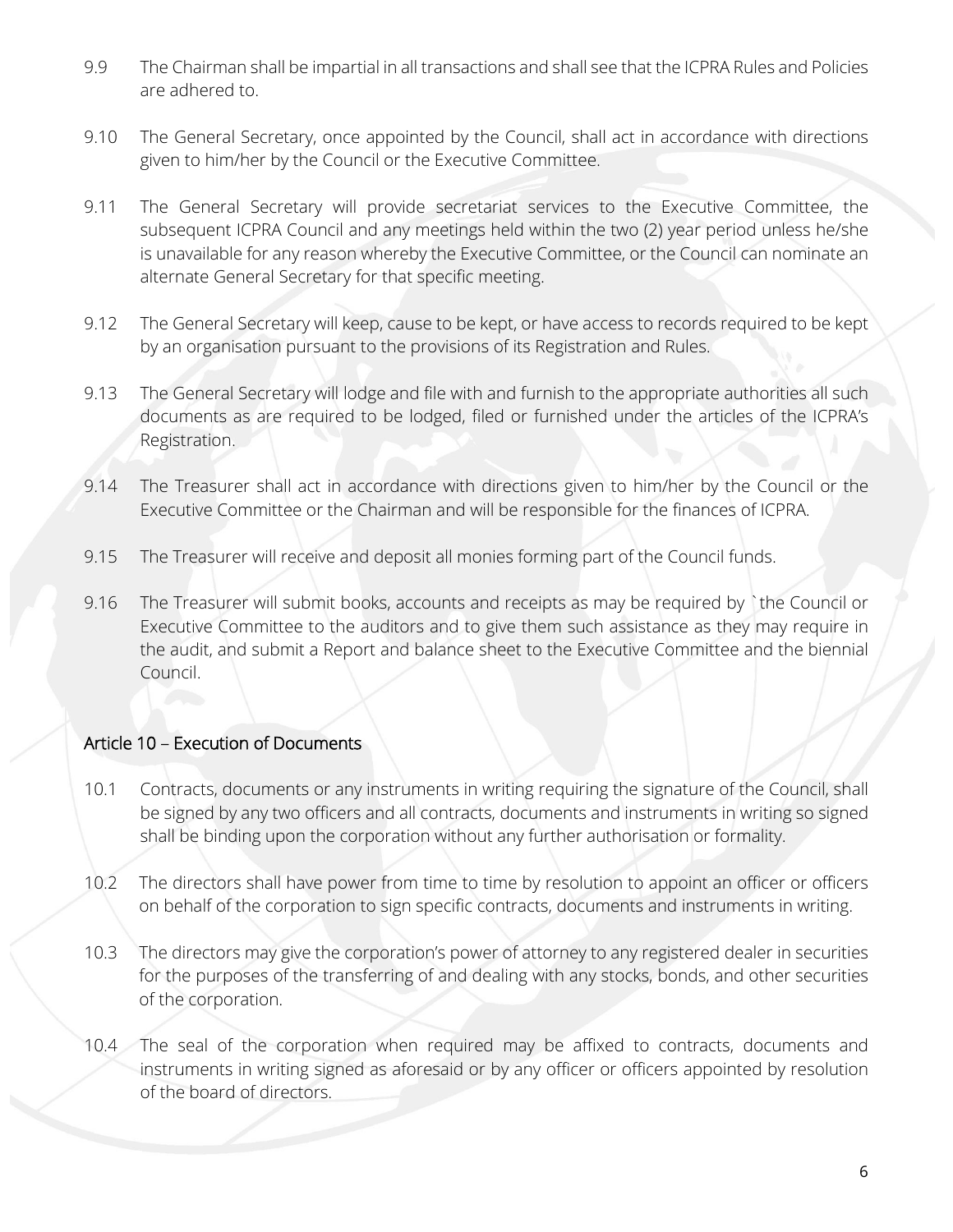## Article 11 – Indemnities

- 11.1 Every Director of the ICPRA and their heirs, executors and administrators, and estate and effects, respectively, shall from time to time and at all times, be indemnified and saved harmless out of the funds of the corporation, from and against;
	- 1. all costs, charges and expenses which such director, sustains or incurs in or about any action, suit or proceedings which is brought, commenced or prosecuted against him, or in respect of any act, deed, matter of thing whatsoever, made done or permitted by him, in or about the execution of the duties of his office or in respect of any such liability.
	- 2. all other costs, charges and expenses which he sustains or incurs in or about or in relation to the affairs thereof, except such costs, charges or expenses as are occasioned by his own wilful neglect or default.

## Article 12 – Funds

- 12.1 Affiliated associations will pay ICPRA such membership fee as may be determined from time to time by Council and such fee shall be laid out in the rules. The current membership fee is \$2,500 USD per annum.
- 12.2 At each biennial meeting of the ICPRA the Council will receive a recommendation from the Executive Committee as to a proposed annual ICPRA affiliation fee for the subsequent two (2) years.
- 12.3 The Council shall prepare and adopt policies and rules regarding collection and expenditure of Council funds and assets;

# Article 13 – Amendments to Rules

- 13.1 These Rules may be amended by the Council or subject to Article 8.2, by the Executive Committee at a meeting.
- 13.2 The quorum for a vote to amend these Rules requires two-thirds of the total voting rights of council or subject to article 8.2, of the executive committee.
- 13.3 Amendments shall require an affirmative vote of a simple majority of the voting rights cast.
- 13.4 A face-to-face meeting of Council shall determine the terms and conditions for the dissolution and liquidation of the ICPRA and the disposal of the available funds and of all documents, works and archives belonging to the ICPRA. Such actions shall require an affirmative vote of at least four-fifths of the voting rights cast.